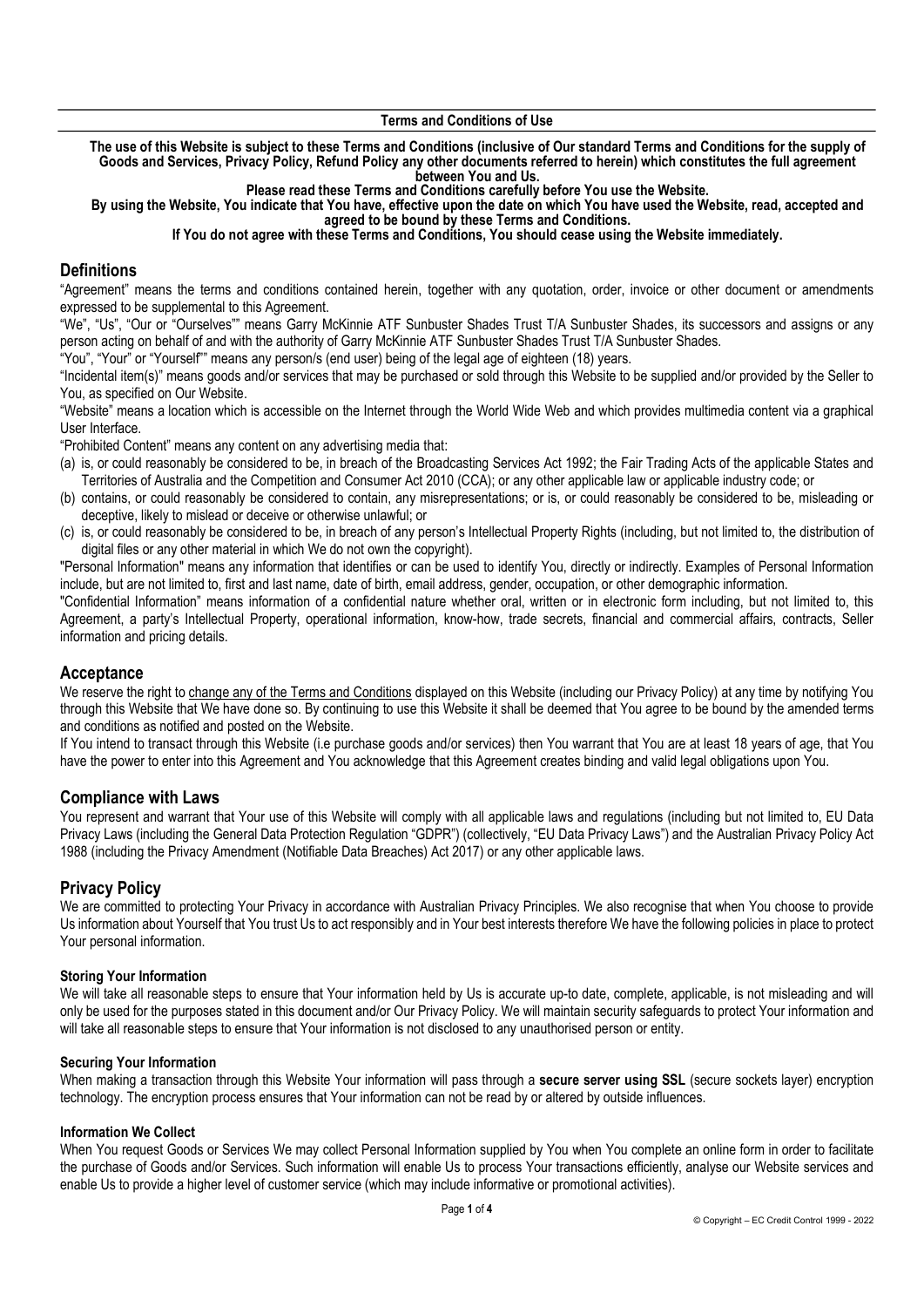We may also collect the following information/tracking data for statistical purposes and to help Us understand how to make Our Website more available and user friendly for You and to measure the success of any advertising activities We may under take:

- (a) Your IP address.
- (b) The date and time of Your visits to Our Website.
- (c) Your clicks and activity on this Website.
- (d) The referring Website if any through which You clicked through to this Website.
- (e) Technical information on Your browser, device and operating systems.

#### Information We Release

We will only release information about You as authorised by Yourself, required by law or where required in order for Us to provide Goods or Services to Yourself e.g to third party suppliers, or delivery companies. Where supplied to such third parties the information provided will only be sufficient for the third party to perform their services and may not be used by them for any other purpose.

We will not release Your information for any purpose which You could reasonably expect us not to release the information.

Except as detailed above We do not share, give, sell, rent, or lease information to third parties and Your Personal Information will only be disclosed to those employees within Our organisation who have a need to know in order to ensure You are provided with information about Our products and Services or to request Goods and Services through this Website.

Under the Privacy Act legislation You can ask to see any information We may hold about You and You also have the right to have any inaccuracies in the same corrected by Us. We will comply with any such requests to the extent required by the Privacy Act legislation within fourteen (14) days of the receipt of Your request. We may ask you to verify your identity in order to help us respond efficiently to your request.

# Other Data Protection Rights

You may have the following data protection rights:

- (a) To access, correct, update or request deletion of Personal Information. We will take all reasonable steps to ensure that the data We collect is reliable for its intended use, accurate, complete and up to date.
- (b) In addition, individuals who are residents of the European Economic Area "EEA" can object to processing of their Personal Information, ask to restrict processing of their Personal Information or request portability of their Personal Information. You can exercise these rights by contacting Us using the contact details provided in the "Questions and Concerns" section below.
- (c) Similarly, if Personal Information is collected or processed on the basis of consent, the data subject can withdraw their consent at any time. Withdrawing Your consent will not affect the lawfulness of any processing We conducted prior to Your withdrawal, nor will it affect processing of Your Personal Information conducted in reliance on lawful processing grounds other than consent.
- (d) The right to complain to a data protection authority about the collection and use of Personal Information. For more information, please contact your local data protection authority. Contact details for data protection authorities in the EEA are available at http://ec.europa.eu/justice/article-29/structure/data-protection-authorities/index\_en.htm.

# Questions & Concerns

If You have any questions or comments, or if You have a concern about the way in which We have handled any privacy matter, please use Our contact form via this Website to send Us a message. You may also contact Us by postal mail or email at:

#### For EEA Residents:

For the purposes of EU data protection legislation, the Privacy Officer is the Data Protection Officer (DPO) of Your Personal Information. Our Data Protection Officer can be contacted at admin@sunbuster.com.au For Non-EEA Residents:

 $\overline{\phantom{a}}$  , and the set of the set of the set of the set of the set of the set of the set of the set of the set of the set of the set of the set of the set of the set of the set of the set of the set of the set of the s **Attention: Privacy Officer** admin@sunbustershades.com.au Postal Address: 5-6 Peter Rash Court Caboolture QLD 4510

# Cookies

We and Our partners may use various technologies to collect and store information when You use this Website, and this may include using cookies and similar tracking technologies, such as pixels and web beacons. These web beacons track certain behavior such as whether the email sent through the Website was delivered and opened and whether links within the email were clicked. They also allow Us to collect information such as the recipient's:

IP address, browser, email client type and other similar details;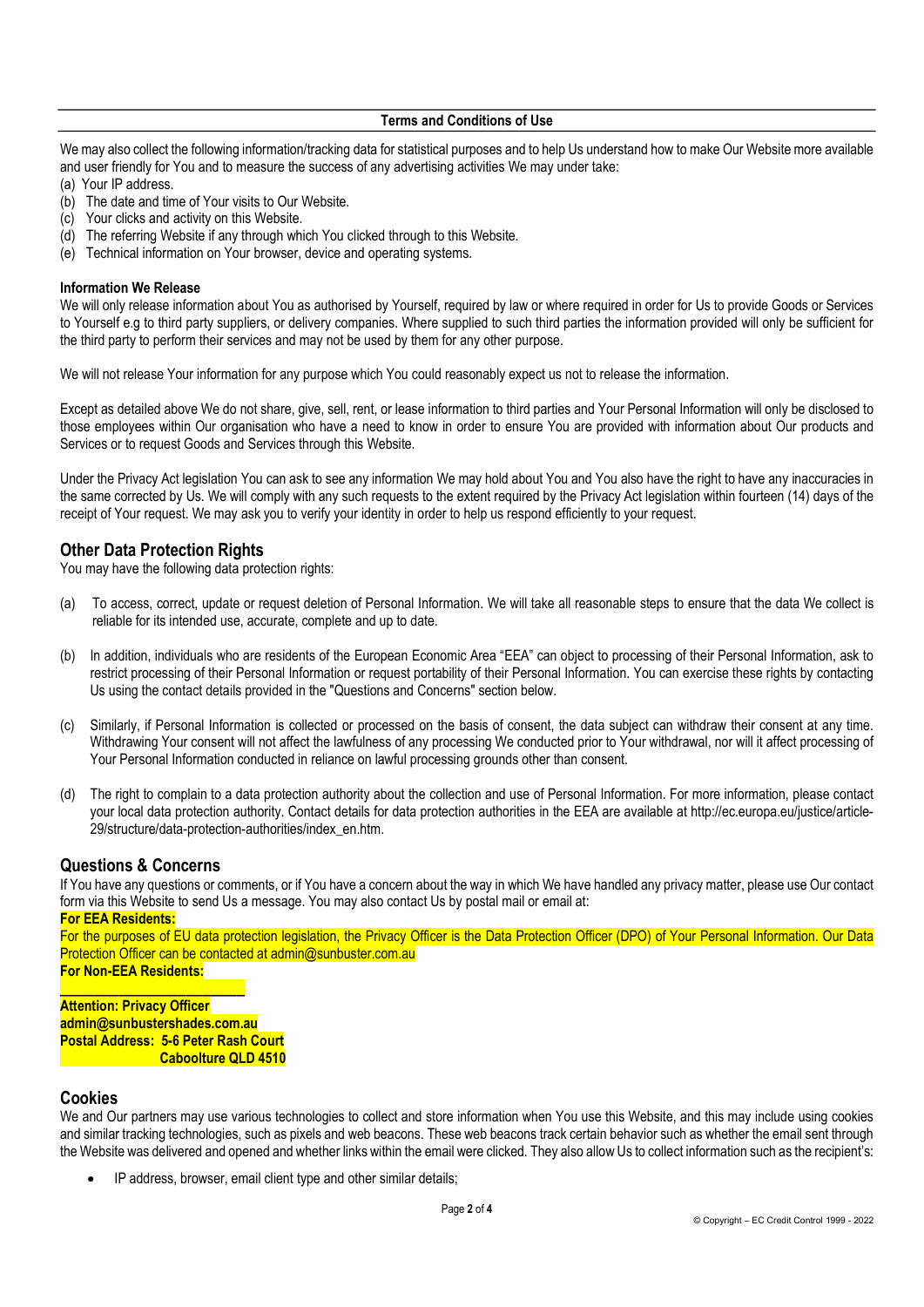- Tracking of Website usage and traffic;
- Reports are available to Us when We send an email to You, so We may collect and review that information.

These cookies do not read Your hard drive but may be stored on Your hard drive to enable Our Website to recognise You when You return to the same.

# Mailing Lists

If at any time You are on a mailing list of Ours then You may request to be removed from the same and We will comply with Your request if there is no unsubscribe button provided then please contact Us with Your request using the "Contact Us" section of this Website.

### Returns, Damaged or Defective Goods

Our policy in relation to Returns, Damaged or Defective Goods shall be as specified in Our standard Terms and Conditions for the supply of Goods and Services. We shall not accept returns for change of mind or if You make a wrong decision unless due to our negligence or incorrect information supplied by Ourselves.

### Copyright and Trademarks

The contents of this Website are at all times the copyright or trademark property of either Ourselves, Our suppliers or linked third parties and You may not distribute, reproduce, display, publish any trademark or other content of this Website for any purpose whatsoever without the prior written approval of Us, Our suppliers or linked third parties (each as applicable). Furthermore, You agree to indemnify Us against any claims, costs, damages or losses incurred by Us should You fail to comply with this clause.

### Advertisers and Linked Sites

The display on Our Website of any advertiser or the provision of a link to third party Websites does not constitute Our endorsement of either the advertiser or third-party provider or any of their Website content or business practices. As We do not have any control of the content of any third party Websites, access to such Websites is at Your sole risk and We recommend that You thoroughly review the terms and conditions of use and the Privacy policies of any third party Website immediately once You access such a Website.

We shall accept no liability in regards to any dealings, promotions or activities between Yourself and advertisers or third-party providers.

### Specifications and Information

Specifications and information provided on this Website are given in good faith based on Our knowledge, experience, or information provided to Us by manufacturers and/or suppliers, or derived from sources believed to be accurate at the time the information is received by Us, therefore it is recommended if You have any concerns as to the suitability of Goods or Services provided through this Website in respect of the use of the Goods or Services or their suitability for a particular use that You contact Us or seek external professional opinion.

You acknowledge and accept that colours of items displayed on the Website may not reflect the true and actual colour of such items as this may be affected by external influences such as the quality of images supplied to Us for use, or the quality, age or settings on Your monitor. If colour is a major factor in Your decision making We recommend You contact Us before purchase.

# On-Line Ordering

Display on this Website does not guarantee the availability of any particular Good(s) therefore all orders placed through this Website shall be subject to confirmation of acceptance by Us. Orders for Services shall be subject to confirmation of suitable timeframes between You and Ourselves for provision of the Services.

### Continuous Service

Due to the inherent nature of Websites We cannot guarantee uninterrupted or continuous availability of this Website and You accept that the Website may also be unavailable from time to time for maintenance or scheduled upgrades. Where able We shall give You advanced warning of the same. We shall accept no liability in relation to Website downtime whether scheduled or otherwise.

# Termination of Use

These terms and Your access to Our Website may be terminated by Us (at Our sole discretion) at any time without notice or any requirement to give You a reason why. In the event of termination under this clause We shall have no liability to You whatsoever (including for any consequential or direct loss You may suffer).

### Jurisdiction

This Website (excluding any linked third-party sites) is controlled by Us from Our principal business premises in Australia. Our servers are located in Queensland, so Your information may be transferred to, stored, or processed in Australia It can be accessed from countries around the world to the extent permitted by the Website. As each country has laws that may differ from Australia, by accessing this Website, You agree that the laws and